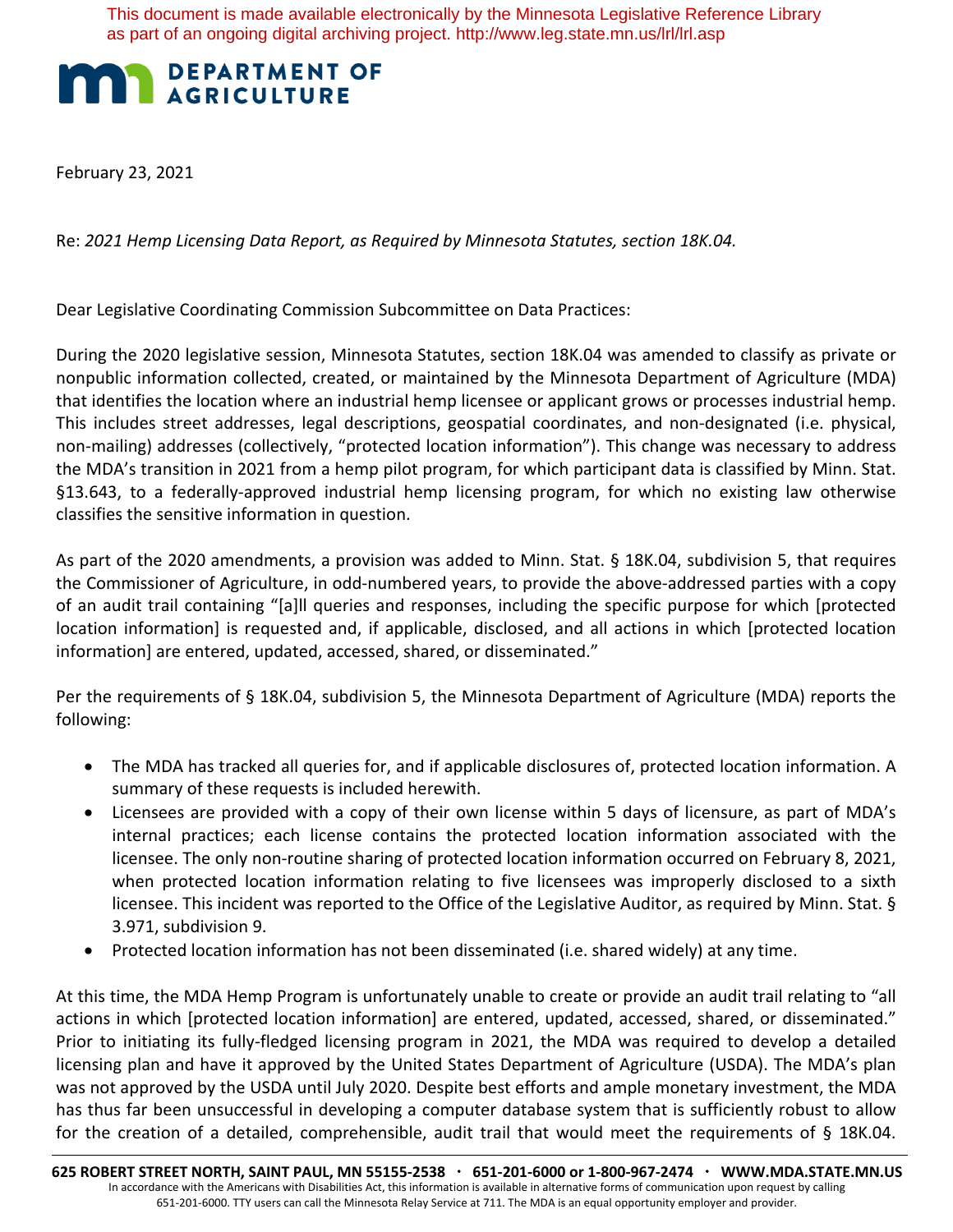Despite these setbacks, the MDA is optimistic that by 2023, we will be able to fully comply with the audit trail requirements.

Thank you for your interest in the MDA's Hemp Program. Please let me know if you have any questions or concerns.

Sincerely,

Whitny Place

Whitney Place Assistant Commissioner Minnesota Department of Agriculture

Cc: Commissioner Alice Roberts-Davis Senator Torrey Westrom Senator Andrew Matthews Representative Carlos Mariani Representative Jamie Becker-Finn Representative Mike Sundin